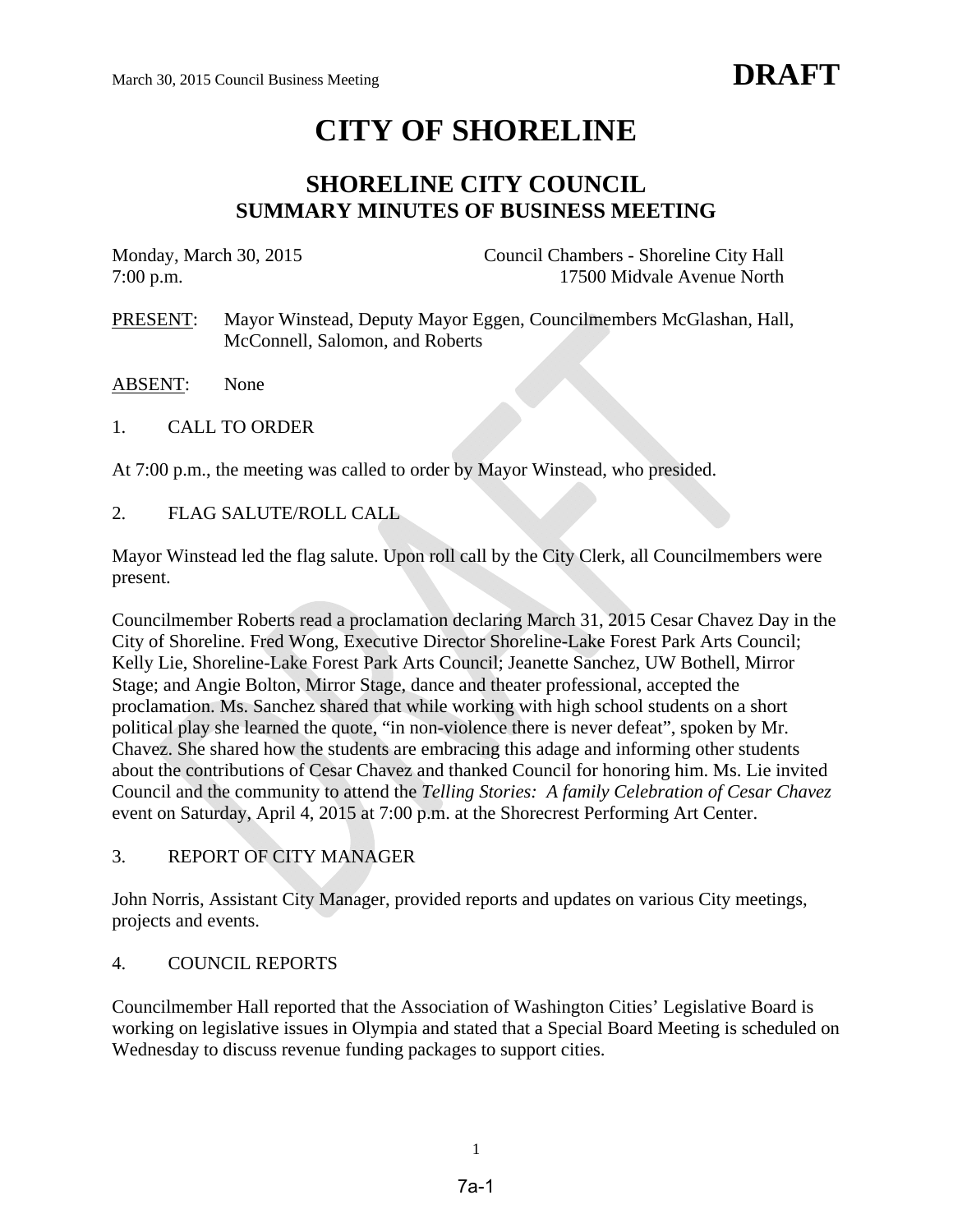Councilmember Salomon reported attending a Regional Law, Safety and Justice Committee meeting and hearing about a Restorative Justice Program to help decrease re-offense rates, and seeing a presentation by Sue Rahr, Washington State Criminal Justice Training Commission, on Compassionate Policing and changing the culture of officer training from a "military" style to a community relations led program.

# 5. PUBLIC COMMENT

Tom McCormick, Shoreline resident, commented on the Annual Traffic Report and pointed out the intersection at 3rd Avenue NW and Richmond Beach Road has the most collisions in the City. He expressed concern over the addition of 10,000 vehicles to the intersection that will be generated by the Point Wells Development, and asked Council what the collision rate will be with the addition of these vehicles. He spoke about the 2013 and 2014 traffic volume analyses on Richmond Beach Road between 3<sup>rd</sup> and 8<sup>th</sup> Avenues, and stated that a road diet applied to Richmond Beach Road will result in exceeding traffic volume capacity.

Cheryl Roberts, President of Shoreline Community College, announced that the College is *Celebrating 50<sup>th</sup> Years of Great,* and shared that full tuition scholarships are available to Shoreline and Lake Forest Park High School Seniors.

Karen Easterly-Behrens, Shoreline resident, thanked Council for the Cesar Chavez proclamation and spoke about his stance on non-violent demonstration in an attempt to be heard. She commented on the Council's 5:45 p.m. Special Meeting agenda item to discuss the public disclosure process and acknowledged Council's attempt for transparency in conducting City business. She expressed sadness and embarrassment that Councilmembers are not paying attention to people providing public comment and suggested Council change their non-didactic approach to the meeting. She stated she believes the community has lost trust in Council's leadership and they feel unrepresented.

John Behrens, Shoreline resident, shared a story about his neighbor being forced to move because her home was determined uninhabitable. He talked about properties being purchased and turned into rental units, and stated they are not maintained by the owners. He questioned what will happen to the rezoned homes from now until the actual development and infrastructure are built. He requested that Council be careful about the rezone plans and questioned what the hurry is.

Janet Way, Shoreline Preservation Society, spoke about the Special Meeting regarding public disclosure and public records, and noted that the agenda item reads Council Operations. She stated the topic should have been discussed at a Council business meeting and recorded. She said it is the public's right to know what is being discussed among Councilmembers and important topics should be discussed at a regular meeting. She commented on Council's Goal regarding public safety and public housing and recommended that Council focus on how many houses in the City need attention. She asked how blighted houses will be handled.

Wendy DiPeso, Shoreline resident, commented on the house on 32nd Avenue that caught fire during a remodel and explained that the house is not in violation of the Code because it is properly boarded up, but stated she still feels it adversely affects property values on that street.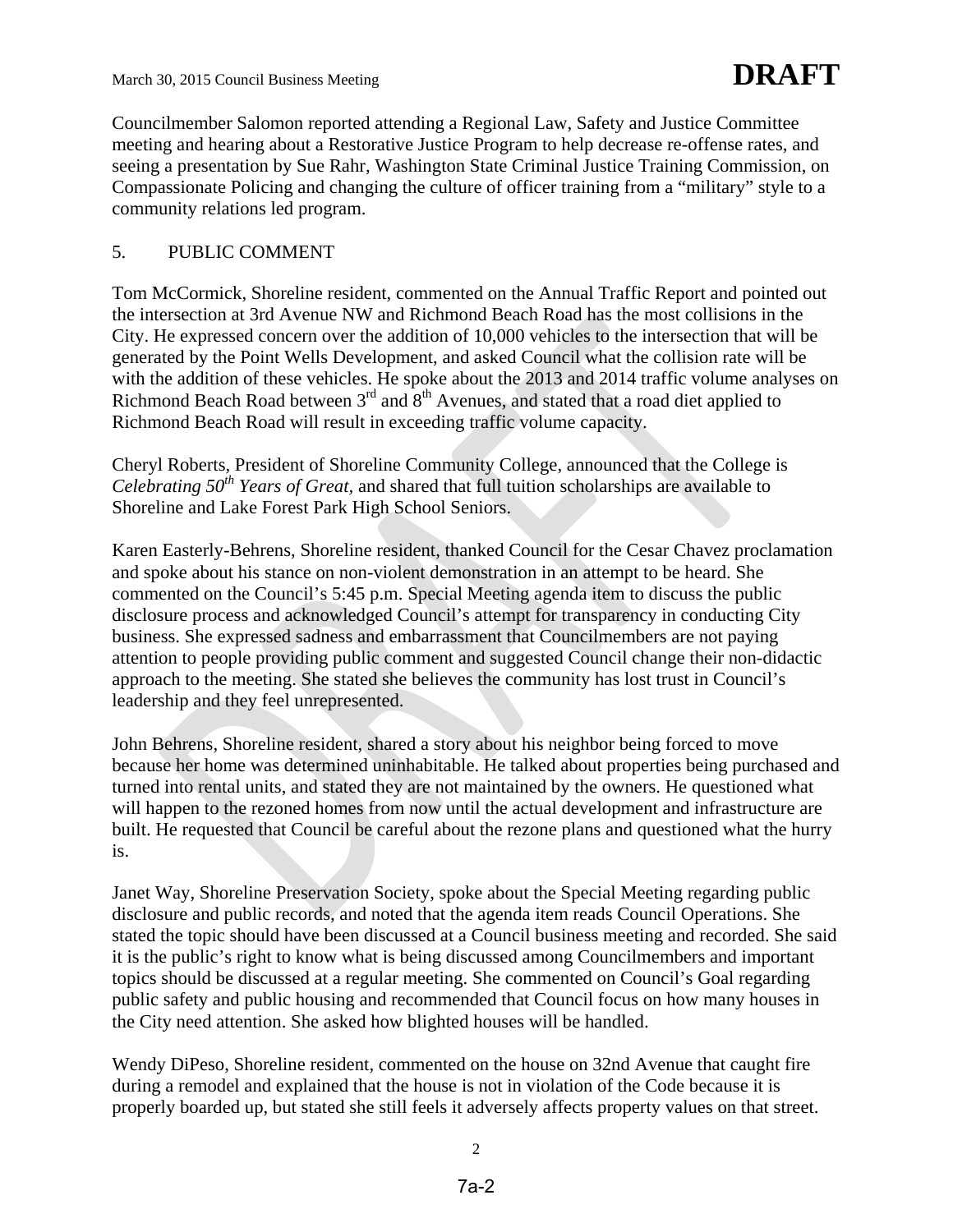She expressed concern about the time it takes for developers to accumulate properties, worries that properties will not be maintained, and said a large rezone opens up the community to harvesting by developers. She stated the community is not against Sound Transit or change, and asked for Council's help to maintain the community over the next 10 to 15 years.

Elaine Phelps, Shoreline resident, read an email she sent to the president of Futurewise and stated that it also applies to Councilmembers who voted in favor of 185th Street Station Subarea Rezone. She read that she was shocked by their position and talked about the destruction of natural areas.

Tom Jaimeson, Shoreline resident, commented that a lot of Shoreline residents have concerns about a number of issues in the City, shared that he believes in law and order and that he respects Council rules. He acknowledged Mayor Winstead's duty to maintain order in the Chamber and applauded her for doing a good job of presiding over the meetings.

Councilmember Hall asked about the total land mass of the 185th Street Station Subarea. Mr. Norris responded that he will provide that information to Council.

Deputy Mayor Eggen commented that blight is a real concern and should be discussed in the future. Mr. Norris explained that a code enforcement program proposal to address blight will be submitted to Council for review and approval. He then discussed current code enforcement regulations.

6. APPROVAL OF THE AGENDA

**The agenda was adopted by unanimous consent.**

7. CONSENT CALENDAR

**Upon motion by Councilmember Hall, seconded by Councilmember McGlashan and unanimously carried, the following Consent Calendar items were approved:** 

# **(a) Minutes of Business Meeting of February 9, 2015**

- 8. STUDY ITEMS
	- (a) Discussion of Ordinance No. 710 Granting a Non-Exclusive Franchise to Astound Broadband, LLC to Operate a Telecommunications Fiber Optic System Within City Rights-of-Way

Alex Herzog, Management Analyst, provided background on the non-exclusive Franchise to Astound Broadband to operate a telecommunication system within the city's rights-of way. He reviewed the services they will be providing, potential connection routes to existing cell towers, and the terms of the Franchise.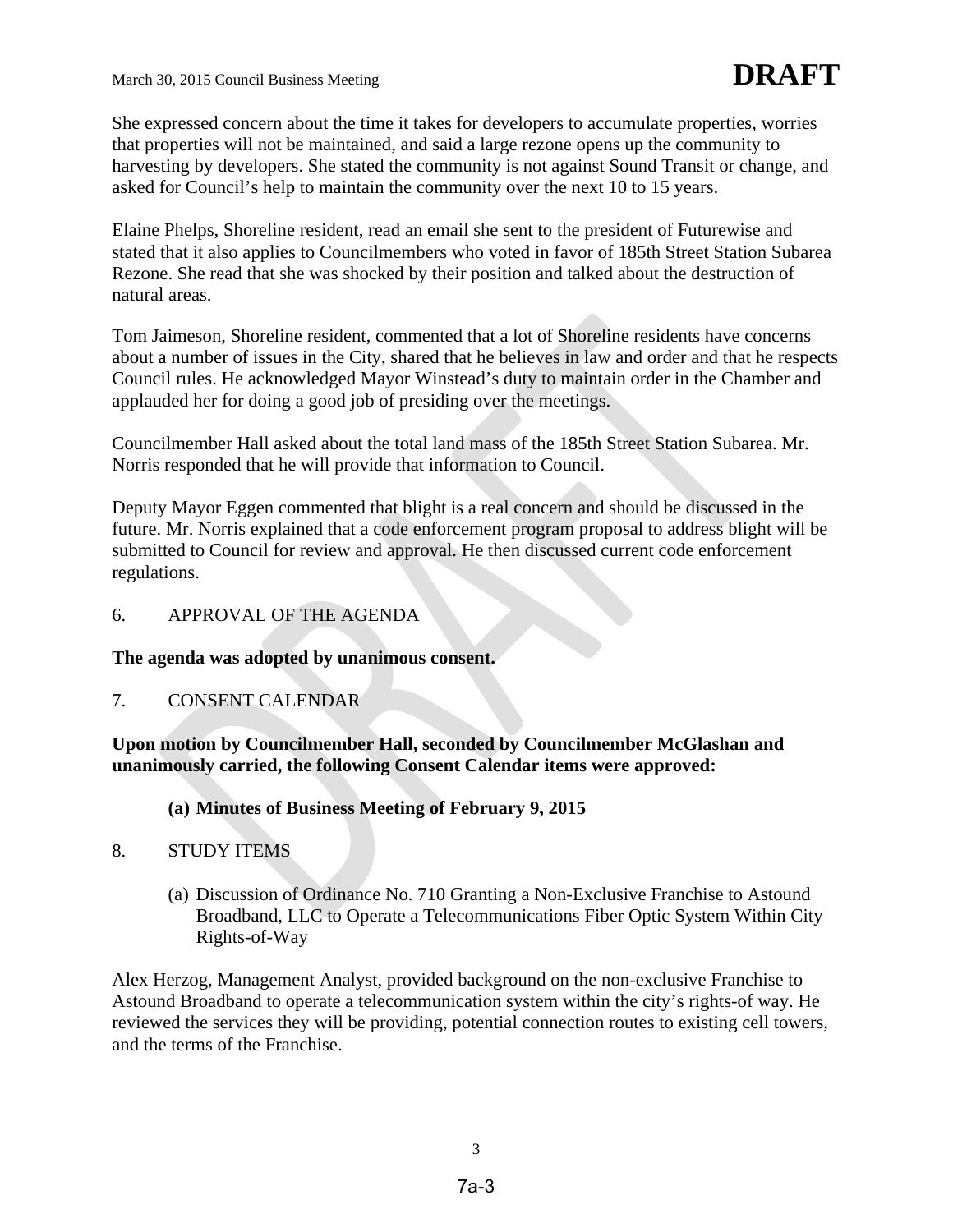Deputy Mayor Eggen shared he believes that the company will provide specialized telecommunication services and sees the Franchise as a positive step for bringing information technology businesses to Shoreline.

#### (b) Discussion of Incarceration Alternatives and District Court Update

Mr. Herzog introduced Judge Donna Tucker and Shoreline Prosecutor Sarah Roberts. He provided background on court services and reviewed jail sentencing options and statistics. He pointed out the budget shortfall and increasing challenges for King County Jail. He explained that a King County Jail Population Management Workgroup has been formed to develop a plan to address these issues. He presented the following alternatives to jail sentencing: community center for alternative programs, community work programs, consumer awareness classes, driving under the influence victims panel, electronic home monitoring, restitution, treatment programs (for alcohol, drug use, domestic violence, mental health issues), and work release programs. He then presented costs associated with the alternatives. He reviewed judiciary tools as regional Mental Health Court, regional Veteran's Court, and screening processes.

Councilmember McGlashan asked about Mental Health Court and if offenders have to already be diagnosed to participate. Councilmember Salomon said it is his experience that they have to already have a diagnosis. Ms. Roberts added that it is her understanding that the diagnosis needs to come before the referral to Mental Health Court.

Judge Tucker talked about cases handled by the District Court, software used to track cases, the request for proposal for a new integrated case management software system, E-mitigation, and King County dispute resolution.

Councilmember Roberts pointed out the increase in home detention in 2013 and 2014. He asked how the program is working, if people were violating their terms, and if more people could be eligible for this program in an attempt to keep families together. Ms. Roberts responded that electronic monitoring has worked well and that the agency works in close contact with her office and contacts her immediately if someone violates their arrest conditions. She stated more nonviolent offenders could be eligible for the program, and explained that she makes the first assessment and then makes a recommendation to the judge.

Councilmember Salomon discussed the importance of accountability when people break the law and shared that he sees the same people in and out of court and jail with no rehabilitation. He commented that the United States has one of the highest per capita incarceration rates in the world and stated that it should be addressed. He explained that the King County region is a leader in using alternative courts, and commented on the low number of veteran participants and the challenges of Veteran's Court. He shared that he is interested in seeing restorative justice added as an alternative to the court system.

Judge Tucker responded that King County prosecutors, Superior and District courts and jails have a number of programs looking into these issues. She provided the examples of the Law Enforcement Assisted Diversion (LEAD) Program, implemented by the City of Seattle, that takes addicts to a detox center instead of jail and finds services that deal with the addiction issues; and the Familiar Faces Initiative which works with individuals booked more than four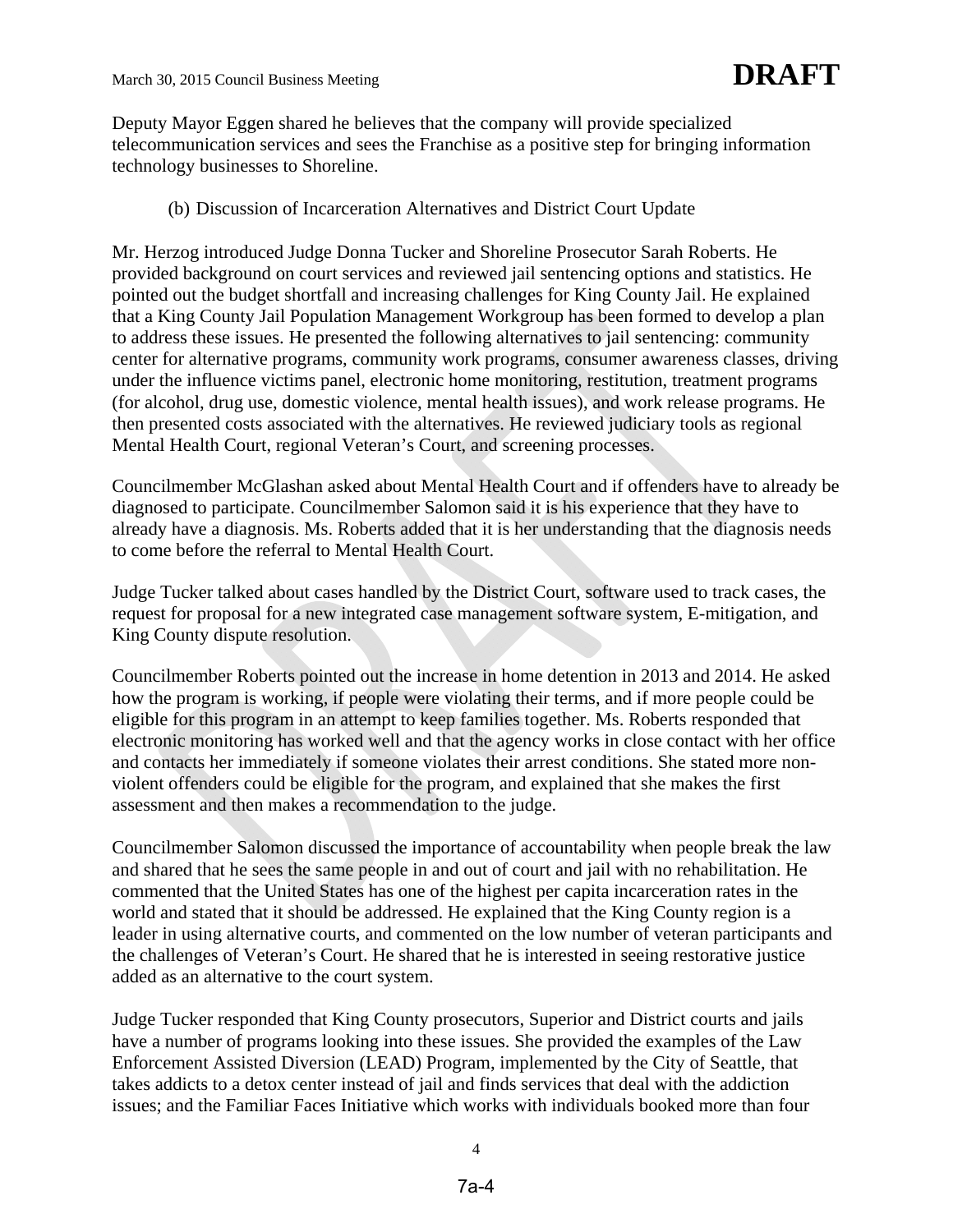times who have addiction and mental health issues. She stated that King County is looking into ways to deal with these individuals other than placement in King County jails, and that she is attempting to secure grant funding to help expand mental health court and capacity and address substance abuse issues.

Councilmember Salomon maintained that treatment is not always affective and stated there is a need to move towards different types of treatment programs and dispute resolution.

(c) Discussion of the Annual Traffic Report

Kendra Dedinsky, City Traffic Engineer, reviewed the objectives of the annual traffic report, collision data, and circumstances contributing to collisions. She presented mitigation strategies are components of engineering, enforcement and education. She pointed out high collision locations for intersections, and pedestrian and bike collisions and explained corresponding mitigation strategies. She reviewed action steps to be implemented in 2015 and highlighted 2014 traffic action step implementations.

Councilmembers asked if the no right turn located at  $3<sup>rd</sup>$  Ave NW and Richmond Beach Road contributed to the increase in accidents and questioned the removal of a sign at 185<sup>th</sup> and Fremont. They discussed the contradicting speed limit signs on the S curve on Richmond Beach Road and how the increase in traffic from the Point Wells Development will be handled without causing delays. They suggested a traffic sign at  $185<sup>th</sup>$  Street as you make a right turn to  $8<sup>th</sup>$ Avenue. Ms. Dedinsky responded that the accidents at the highest collision area were due to left and not right turns, and stated that the Road can safely handle more traffic. She explained the sign at  $185<sup>th</sup>$  was removed as a result of distance review, that the warning sign on the S curve resulted from conventional sign placement and stated she would like to study that corridor for speed limits. She stated the protected phase change at the intersection  $3<sup>rd</sup>$  Avenue NW and Richmond Beach Road will help reduce collisions and address traffic increases.

A discussion ensued regarding increases to traffic, traffic delays and traffic bays. Councilmembers asked staff to develop a video presentation to illustrate traffic mitigation scenarios. They asked who determines traffic signage for exiting businesses and about the road diet implemented on 15<sup>th</sup> Avenue NE. They affirmed that the City can make exceptions to federal road standards and apply City standards to address specific traffic areas. Ms. Dedinsky responded the City can work with business owners to address traffic control issues and noted that accidents have decreased at  $15<sup>th</sup>$  Avenue NE since implementation of the road diet.

Police Captain Konoske reviewed traffic enforcement data results, complaints, and traffic injuries/fatalities. He stated it appears traffic complaints have increased by 125% but pointed out the increase is a result of implementing measures to more accurately track the complaints. He talked about traffic education/safety tools and community outreach. He explained the plan to work with Engineering to support strategic data led traffic enforcement. Ms. Dedinsky reviewed speed limit results and noted the decrease from 2014 to 2013.

Councilmembers made observations regarding the speed differential map and asked questions about the Traffic Speed Study and how speed limits are determined. They commented on the

5